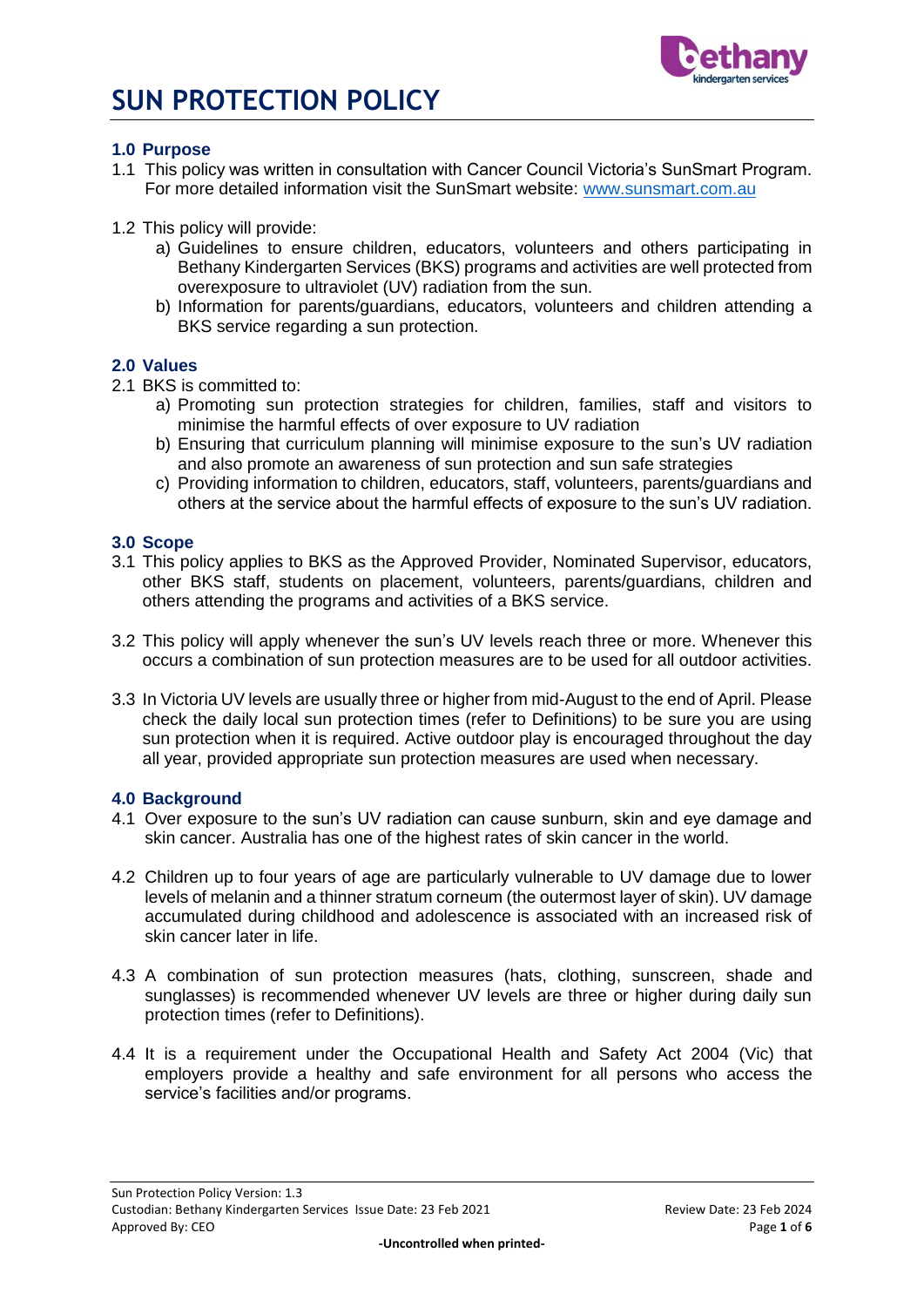

4.5 Legislation that governs the operation of approved children's services is based on the health, safety and welfare of the children and requires that children are protected from hazards and harm.

## **5.0 Definitions**

- 5.1 The terms defined in this section relate specifically to this policy.
- 5.2 **Clothing for sun protection:** clothing that is loose-fitting, made from cool, densely woven fabric and covers as much skin as possible: tops with elbow-length sleeves and, if possible, collars and knee-length or longer-style shorts and skirts. Singlet tops and shoestring tops/dresses do not provide adequate protection in the sun.
- 5.3 **Daily sun protection times:** Times when it is estimated that the sun's UV radiation will be three or higher. Information about the daily sun protection times is available in the weather section of the daily newspaper, on the SunSmart website at: www.sunsmart.com.au, at myuv.com.au, as a free SunSmart app and as a free widget that can be added to websites.
- 5.4 **Shade:** An area sheltered from direct and indirect sun, such as a large tree, canopy, veranda or artificial cover. Shade can be built, natural or temporary and can reduce overall exposure to the sun's UV by 75%. When combined with appropriate clothing, hats and sunscreen, children can be well protected from UV over exposure when outdoors. Research shows that preschool environments with trees, shrubbery, and broken ground not only provides better sun protection in outdoor play but also triggers more physical activity.
- 5.5 **Sunhat:** SunSmart recommends broad-brimmed, legionnaire or bucket-style hats that shade the face, neck and ears. Baseball caps and visors offer little protection to the cheeks, ears and neck, and are not recommended.
- 5.6 **Sunglasses:** sunglasses are optional. If worn, it is recommended that glasses are a close fitting, wrap-around style that meet the Australian Standard 1067 (Sunglasses: Category 2, 3 or 4) and cover as much of the eye area as possible. Wearing a hat with a brim that shades the eyes can also reduce UV radiation to the eyes by 50%.
- 5.7 **Sunscreen:** SPF 30 (or higher), broad-spectrum, water-resistant sunscreen. Sunscreen should be reapplied every two hours, even when labelled 4 hours water resistance. Monitor the expiry date and store in a cool, dry place. From 3 years of age, children are encouraged to apply their own sunscreen under supervision of staff to help develop independent skills ready for school.
- 5.8 **SunSmart:** the name of the program conducted by Cancer Council Victoria to help prevent skin cancer:: [www.sunsmart.com.au](http://www.sunsmart.com.au/)

## **6.0 Responsibilities**

#### 6.1 **BKS as the Approved Provider is responsible for:**

- a) Meeting the standards and requirements of the SunSmart early childhood program
- b) Ensuring that this policy is up to date with current SunSmart recommendations: www.sunsmart.com.au
- c) Ensuring parents/guardians are informed about the Sun Protection Policy on enrolment, including the need to provide an appropriate sunhat and clothing for sun protection (refer to Definitions) for their child when attending the service
- d) Providing a supply of sunscreen for use on all persons to whom this policy applies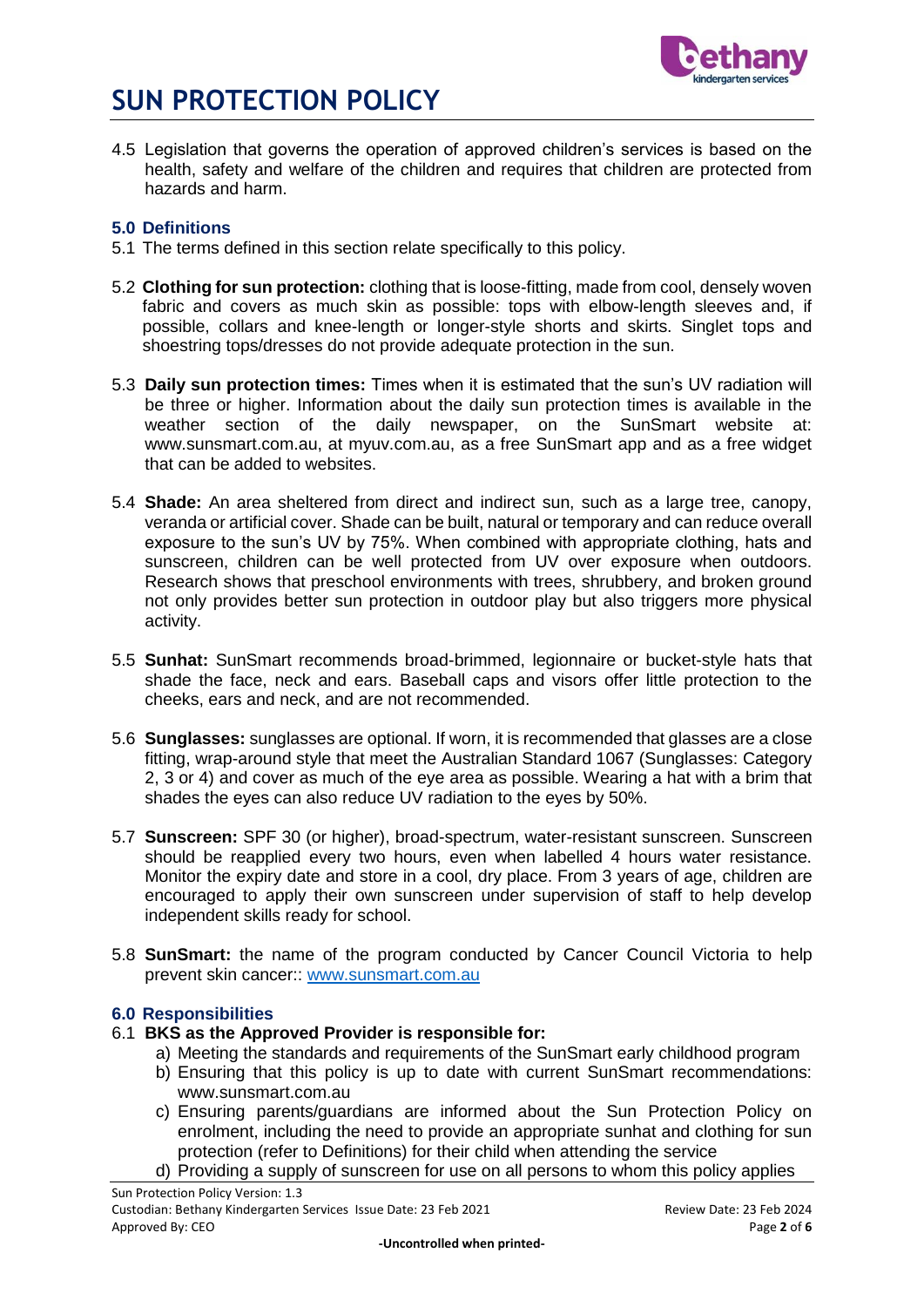

- e) Ensuring parents/guardians provide an authority for staff to apply sunscreen prior to their child commencing at the service (Attachment 1) and that this is stored with each child's enrolment record (refer to General Definitions)
- f) Ensuring children wear appropriate sunhats, clothing for sun protection and sunscreen when attending the service
- g) Providing appropriate spare sunhats for children and adults that will be laundered after each use
- h) Ensuring there is adequate shade in the service grounds to protect children from overexposure to UV radiation (Regulation 114)
- i) Ensuring that program planning includes the application of a combination of sun protection measures for outdoor activities during the times specified in the Scope of this policy
- j) Ensuring that the availability of shade is considered in a risk assessment prior to conducting excursions and other outdoor events (Regulations 100, 101)
- k) Ensuring that information on sun protection is incorporated into the educational program (refer to the SunSmart website)
- l) Ensuring educators, staff, children and other participants at the service wear sunhats, clothing for sun protection and sunglasses (optional) when outside, apply sunscreen and seek shade during the times specified in the Scope of this policy
- m)Reinforcing this policy by providing information on sun protection (available on the SunSmart website) to service users via newsletters, noticeboards, meetings and websites etc.

### 6.2 **The Nominated Supervisor is responsible for:**

- a) Ensuring parents/guardians are informed of the Sun Protection Policy on enrolment, including the need to provide an appropriate sunhat and clothing for sun protection (refer to Definitions) for their child when attending the service
- b) Obtaining a parent's/guardian's authority for staff to apply sunscreen prior to their child commencing at the service (Attachment 1) and storing this with each child's enrolment record (refer to General Definitions)
- c) Ensuring program planning includes the application of a combination of sun protection measures for outdoor activities during the times specified in the Scope of this policy
- d) Ensuring the sun protection times on the SunSmart website or the SunSmart app are accessed daily to assist with the implementation of this policy
- e) Ensuring information on sun protection is incorporated into the educational program (refer to the SunSmart website)
- f) Ensuring that the availability of shade is considered in a risk assessment prior to conducting excursions and other outdoor events (Regulations 100, 101).

#### 6.3 **Other educators are responsible for:**

- a) Accessing the daily sun protection times on the SunSmart or MyUV website to assist with the implementation of this policy
- b) Wearing sunhats, clothing for sun protection (refer to Definitions) and sunglasses (optional) when outside, applying sunscreen and seeking shade during the times specified in the Scope of this policy
- c) Ensuring each child, and any other participant at the service, wears an appropriate sunhat, clothing for sun protection and sunscreen for all outdoor activities during the times specified in the Scope of this policy
- d) Checking that all sunhats brought to the service meet the SunSmart recommendation for adequate protection, are named and stored individually
- e) Ensuring spare sunhats are laundered after each use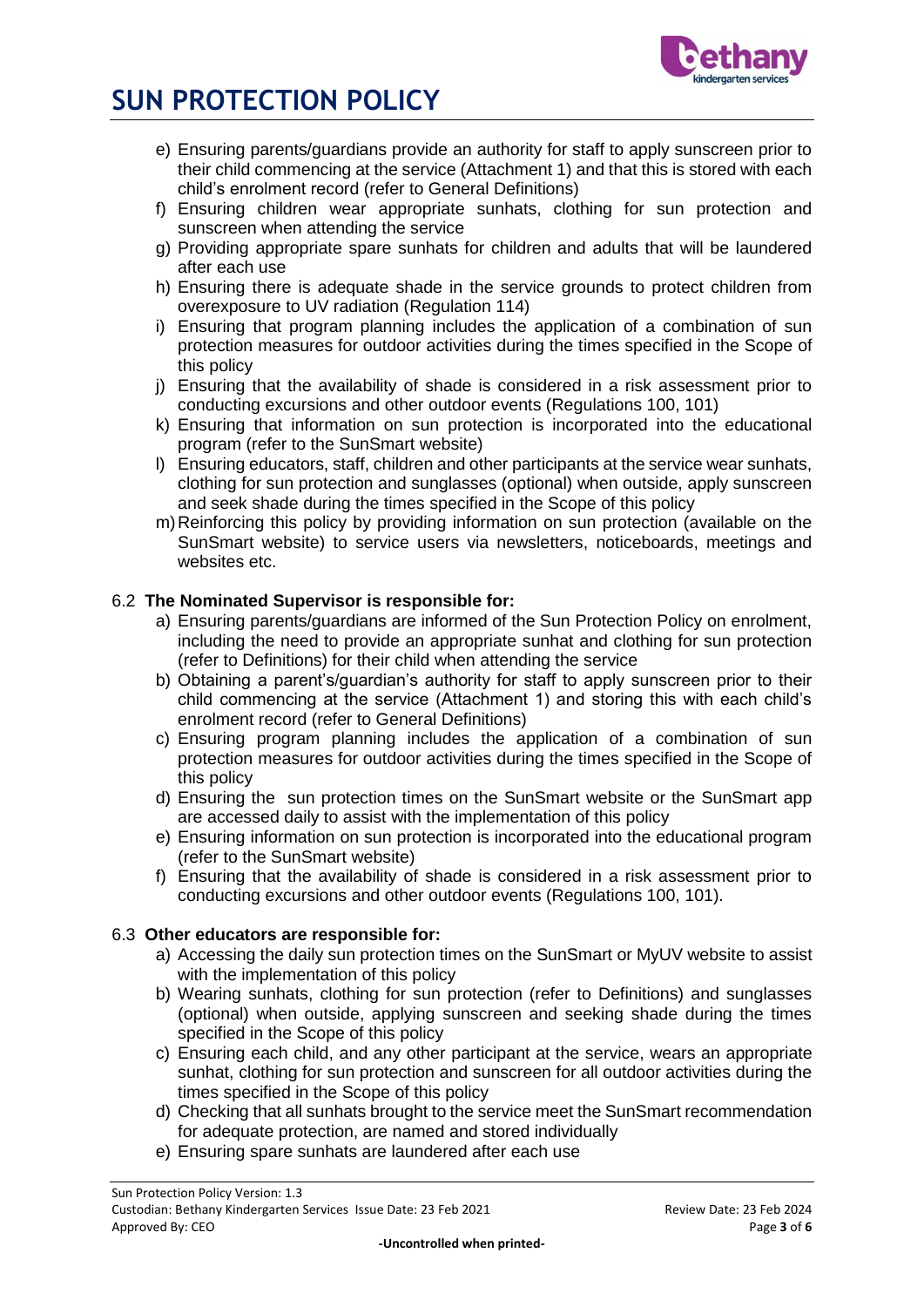

- f) Applying sunscreen (refer to Definitions) to children's exposed skin except in cases where parents/guardians have not given authority. Where possible this should be done 20 minutes before going outdoors. Children, where appropriate, will be encouraged to apply sunscreen with the assistance of an educator (sunscreen is to be reapplied every two hours).
- g) Storing sunscreen in a cool place and monitoring the expiry date including for sunscreen supplied by parents/guardians
- h) Ensuring that children without appropriate sunhats or clothing for sun protection play in the shade or in a suitable area protected from the sun
- i) Encouraging children to seek shade when playing outside and utilise shaded areas for outdoor equipment that is not fixed during the times specified in the Scope of this policy
- j) Encouraging children to wear sunhats when travelling to and from the service
- k) Ensuring that sun protection strategies are a priority when planning excursions
- l) Co-operating with their employer with respect to any action taken by the employer to comply with the Occupational Health and Safety Act 2004.

#### 6.4 **Parents/guardians are responsible for:**

- a) Providing a named, SunSmart approved sunhat (refer to Definitions) for their child's use at the service
- b) Applying sunscreen to their child before the commencement of each session during the times specified in the Scope of this policy
- c) Providing written authority for staff to apply sunscreen to their child.
- d) Providing, at their own expense, an alternative sunscreen to be left at the service if their child has a particular sensitivity to the sunscreen provided by the service
- e) Wearing a sunhat, clothing for sun protection (refer to Definitions) and sunglasses (optional) when outside at the service, applying sunscreen and seeking shade during the times specified in the Scope of this policy.
- 6.5 **Volunteers and students,** while at the service, are responsible for following this policy and its procedures.

#### **7.0 Evaluation**

- 7.1 In order to assess whether the values and purposes of the policy have been achieved, BKS as the Approved Provider will:
	- a) Seek feedback from educators, staff, parents/guardians, children, management and all affected by the policy regarding its effectiveness
	- b) Monitor the implementation, compliance, complaints and incidents in relation to this policy
	- c) Keep the policy up to date with current legislation, research, policy and best practice
	- d) Revise the policy and procedures as part of the service's policy review cycle, or as required
	- e) Notify parents/guardians at least 14 days before making any change to this policy or its procedures.

#### **8.0 Attachments:**

Attachment 1: Authority for staff to administer sunscreen

#### **9.0 Acknowledgements**

This policy has been reviewed and approved by Cancer Council Victoria in February 2021.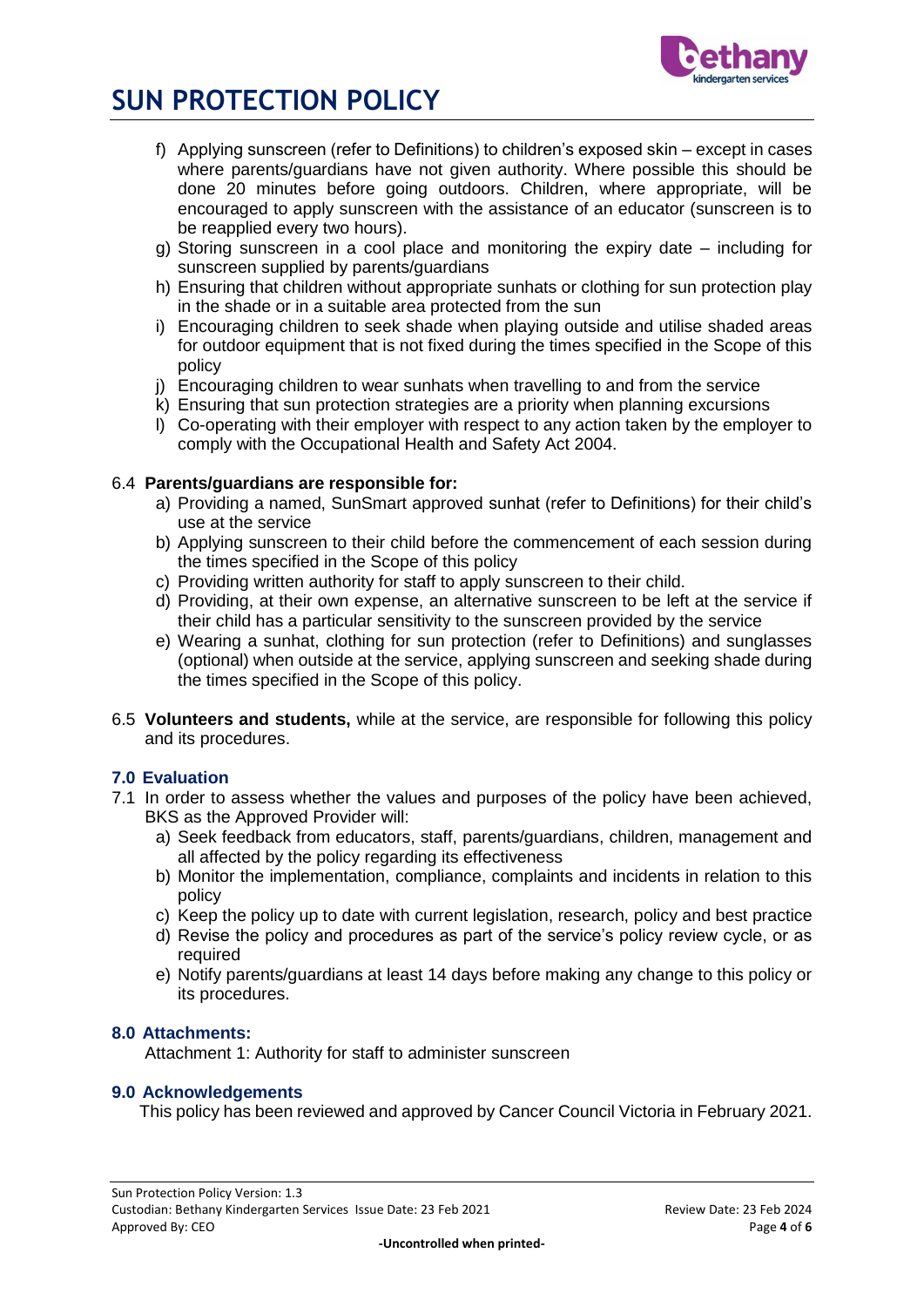

### **10.0 Related Bethany policies and procedures**

- 10.1 Bethany Kindergarten Services Ltd.:
	- a) Excursions and Service Events Policy
	- b) Nutrition, Oral Health and Active Play Policy
	- c) Occupational Health and Safety Policy
	- d) Supervision of Children Policy

### **11.0 Relevant legislation and standards**

- 11.1 Relevant legislation and standards include but are not limited to:
	- a) Child Wellbeing and Safety Act 2005 (Vic) (Part 2: Principles for Children)
	- b) Education and Care Services National Law Act 2010: Section 167
	- c) Education and Care Services National Regulations 2011: Regulations 100, 101, 113,114, 168(2)(a)(ii)
	- d) National Quality Standard, Quality Area 2: Children's Health and Safety − Standard 2.3: Each child is protected − Element 2.3.2: Every reasonable precaution is taken to protect children from harm and any hazard likely to cause injury
	- e) Occupational Health and Safety Act 2004 (Vic)

### **12.0 Sources**

- a) AS/NZS 4685.0:2017, Playground equipment and surfacing Development, installation, inspection, maintenance and operation.6.2.1 General considerations, 6.3.9 Shade and sun protection, Appendix A Shade and sun protection
- b) Safe Work Australia: Guidance Note Guidance Note [Sun protection for outdoor](https://www.worksafe.vic.gov.au/__data/assets/pdf_file/0012/198687/WorkSafe_WSV17410108.16_FactSheet_final.pdf)  [workers](https://www.worksafe.vic.gov.au/__data/assets/pdf_file/0012/198687/WorkSafe_WSV17410108.16_FactSheet_final.pdf)
- c) Cancer Council Australia: [www.cancer.org.au/sunsmart](http://www.cancer.org.au/sunsmart)
- d) Get Up & Grow: Healthy eating and physical activity for early childhood. Department of Health resources. Particularly Section 2 of the Director/Coordinator Book and the Staff Book: [http://www.health.gov.au/internet/main/publishing.nsf/Content/phd-early](http://www.health.gov.au/internet/main/publishing.nsf/Content/phd-early-childhood-nutrition-resources)[childhood-nutrition-resources](http://www.health.gov.au/internet/main/publishing.nsf/Content/phd-early-childhood-nutrition-resources)
- e) SunSmart: [www.sunsmart.com.au](http://www.sunsmart.com.au/)
- f) Victorian Institute of Teaching (VIT) [The Victorian Teaching Profession Code of](http://www.vit.vic.edu.au/__data/assets/pdf_file/0018/35604/Code-of-Conduct-2016.pdf)  [Conduct](http://www.vit.vic.edu.au/__data/assets/pdf_file/0018/35604/Code-of-Conduct-2016.pdf) - Principle 3.2
- g) [Australian Professional Standards for Teachers](http://www.vit.vic.edu.au/__data/assets/pdf_file/0005/38678/Opportunities-for-demonstrating-the-APST-through-Inquiry-approach.pdf) Standard 4.4 and 7.2
- h) ARPANSA [Radiation Protection Standard for Occupational Exposure to Ultraviolet](http://www.arpansa.gov.au/pubs/rps/rps12.pdf)  **[Radiation](http://www.arpansa.gov.au/pubs/rps/rps12.pdf)**
- i) Belonging, Being and Becoming [The Early Years Learning Framework](https://www.education.gov.au/early-years-learning-framework) (July 2009)
- j) [Victorian Early Years Learning and Development Framework](http://www.education.vic.gov.au/childhood/providers/edcare/pages/veyladf.aspx?Redirect=1) (VEYLDF) (May 2016)
- k) Victorian School Building Authority [Building Quality Standards Handbook](https://www.education.vic.gov.au/Documents/school/principals/infrastructure/BuildingQualStandHdbk%202018.pdf) (BQSH): Section 5.1.4 Shade Areas (2018)
- l) AS 4174:2018 Knitted and woven shade fabrics
- m)AS/NZS 1067.1:2016, Eye and face protection Sunglasses and fashion spectacles
- n) AS/NZS 4399:2020, Sun protective clothing Evaluation and classification
- o) AS/NZS 2604:2012 Sunscreen products Evaluation and classification
- p) Australian Government Therapeutics Goods Administration (TGA) Australian regulatory guidelines for sunscreens: [4. Labelling and advertising –](https://www.tga.gov.au/book/4-labelling-and-advertising) directions for use [of the product](https://www.tga.gov.au/book/4-labelling-and-advertising)